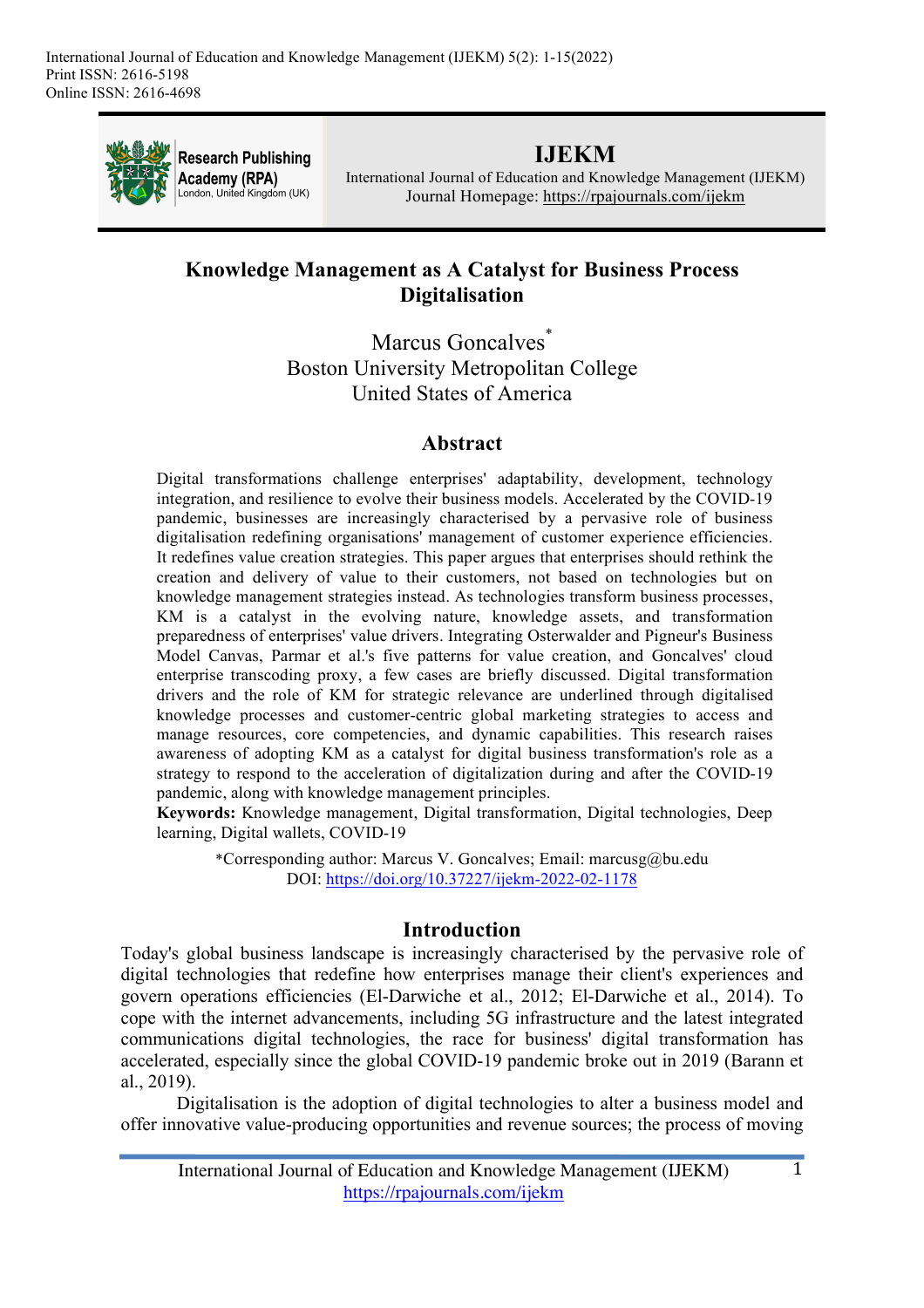to a digital business platform (Cochoy et al., 2017; Härting, Reichstein and Jozinovic, 2017). In this paper, per Gartner's (2019) and Bloomberg's (2018) definitions, digitisation is converting something into a digital format, such as encoding data and documents. Both terms are quite distinct from *digital transformation*, which is not something that enterprises can implement as projects. This broader term refers to the customer-driven strategic business transformation requiring cross-cutting organisational change and implementation of digital technologies. It revolves around converting business processes over to digital technologies instead of analogue or offline systems. Digital transformation emphasises the enterprise's challenge to adopt, develop and integrate new digitalisation of business processes, but it also highlights the fundamental importance of evolving its business models and redefining its value creation programs (Aleksej et al., 2018; Uddin and Hoque, 2020).

A global shift into digital transformation is challenging enterprises to develop a more holistic integration of business processes, requiring a rethinking of how products and value are delivered to their customers and stakeholders. The COVID-19 pandemic not only has affected the economic soundness of businesses across the globe through scarcity of financial resources and lack of specialized knowledge but also in an accelerated increase of demand in digital transformation, changes in market and customer behaviour, and the managerial and technological knowledge gap to address them (Barann et al., 2019; Klein and Todesco, 2021).

The latest digital technologies foster a paradigm shift in how business, as an enterprise asset, is being used to shape value drivers, especially those related to data processing, to manage and access crucial data resources and shape core competencies' dynamic capabilities. Business decision-makers must assess how business data is being created, managed, and shared across the enterprise. This paper discusses the potential role of KM as a catalyst for such digital transformations in the face of increased digitalization of business processes brought by the pandemic. This paper argues, in line with other scholars (Bartik et al., 2020; Klein and Todesco, 2021) findings, that KM strategies might be the catalyst for digital business transformation opportunities.

Technological innovations and human ingenuity have persistently contributed to managing strategic data and business capabilities. Indeed, digital technologies now offer ubiquitous and timely access to a vast array of business and market resources, opening significant prospects across the globe and several business challenges. Considering the rising influence and dependence on digital technologies and applications across global markets and business sectors/industries, the ability and level of connectedness of managed business data and strategies encompass a more significant impact on the growth and sustainability of competitive advantages (Venkitachalam and Willmott, 2015; Dragicevic et al., 2019; Bartik et al., 2020; Islam, Igwe, Rahman, & Saif, 2021). Besides the importance of strategic data, the extant literature on digitally connected conceptualisations, such as big and thick data, cloud computing, deep learning, Internet of Things (IoT), augmented reality, virtual worlds, digital wallets, applied business analytics, highlights several challenges associated with attaining and maintaining business value for customers and stakeholders (Pauleen and Wang, 2017; Uden and He, 2017). Scholars such as Edwards and Taborda (2019, p.36) have argued that while applied business analytics might generate data and business intelligence, there is still the need to understand data inputs and intelligence in a more human sense. In other words, while big data (quantitative) may offer business insight into "what" is happening in the industry, it does not tell why. For that, we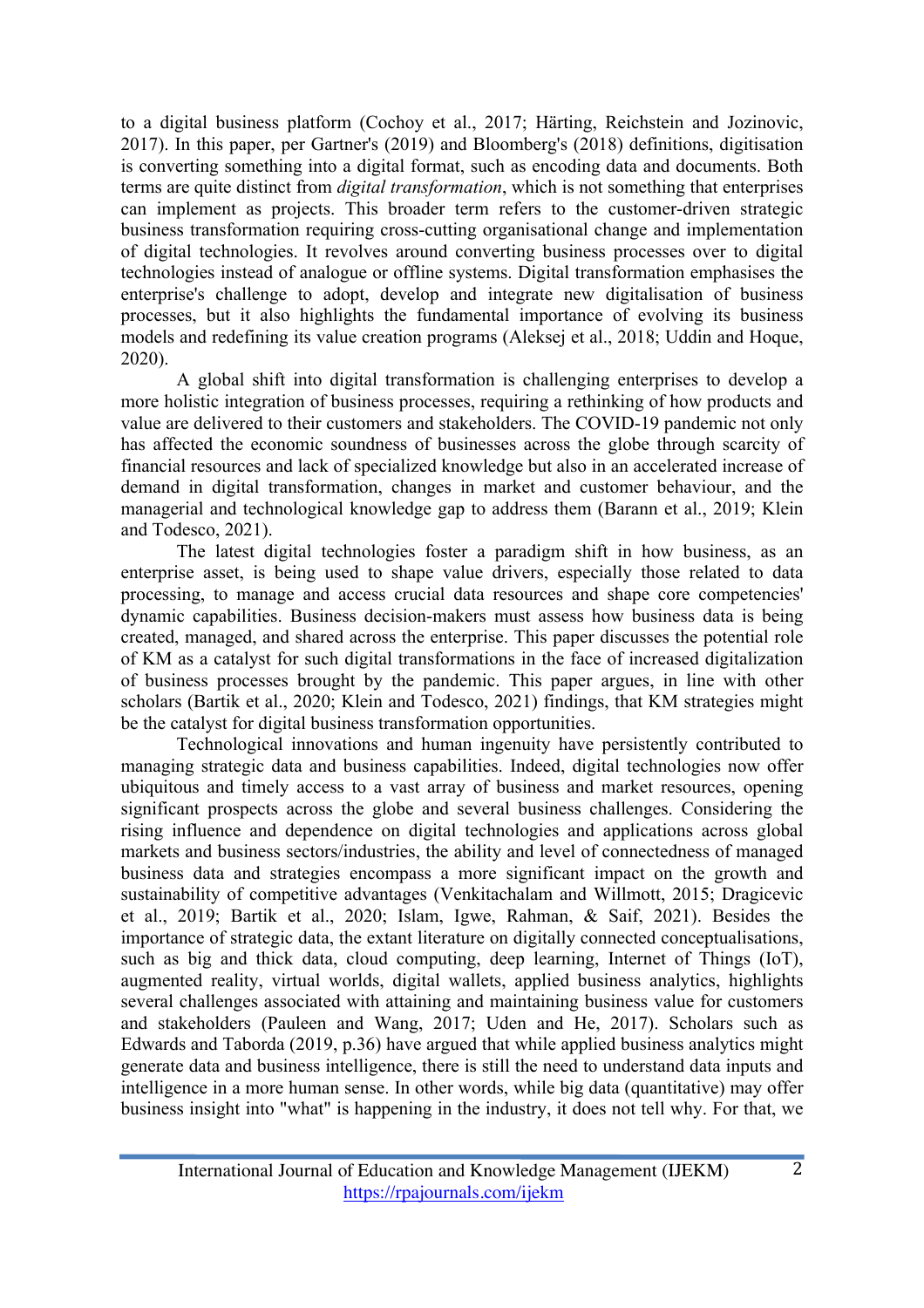need to analyse the thick data (qualitative). There remains an associate degree of an inherent risk of how decision-makers use, interpret, and apply strategic data effectively in their enterprises to realise and sustain competitive advantage, which is still not clear (Edwards and Taborda, 2019; Dragicevic, 2019).

Existing literature suggests that decision-makers usually have a limited understanding of the role of strategic data management and its influence on the competitive advantages of the enterprise (Grant, 1996; Zack, 1999; von Krogh, Nonaka, and Aben, 2001; Casselman and Samson, 2007; Choi et al., 2008; Venkitachalam and Willmott, 2015; Venkitachalam and Willmott, 2016). Oversight of strategic data management within the context of the growing stress of digital transformation across numerous industries worldwide generates substantial challenges, such as non-adaptive and dysfunctional data processes, including but not limited to the creation, transfer, use, and application of data (Heinze et al., 2018). Consequently, such inefficiencies could result in reinvention and loss of data assets at substantial costs to the enterprise (Venkitachalam and Willmott, 2016; Dragicevic et al., 2019; Bartik et al., 2020). Hence, it is enthralling that decision-makers develop a better understanding of the intersection between strategic knowledge management and the need to adopt a digital transformation at the enterprise.

#### **Competing Technologies Accelerating Business Digitalisation**

If there were any protracted disbeliefs about the need for businesses to engage in digital transformation to extend their lifespan and enhance competitive advantage, the global COVID-19 pandemic has quashed it. As the global business sector is deterred from physical contact with supply chains, distribution channels, and especially its customers, most exchanges are being pushed to a virtual platform. For many businesses, digital operations have become the only alternative due to mandated shutdowns and constrained in-person activities. Enterprises face the terrible choices of going digital or dark (Leatherby and Gelles, 2020).

The pandemic has fast-tracked industries' transformation, forcing business decision-makers to rethink their business models (Iansiti & Lakhani, 2014). Digital transformation has become a megatrend, threatening existing businesses and promising allencompassing new opportunities concurrently. More than ever before, digital transformation processes are becoming part of every aspect of business worldwide with a significant impact on business growth and sustainability, without restrictions to any industry or business division, affecting cross-divisional or cross-departmental functions that impact businesses. To avoid shrinking profitability and make effective decisions, enterprises worldwide must understand the significance and scale of changes caused by digital transformation. Business models need to be adapted to integrate these rapidly developing digital processes and translate them into value and economic success (Paulus-Rohmer, Schatton, and Bauernhansl, 2016).

This digital mandate is not a reaction to the global pandemic, as it has been around since integrated communications technologies became a reality back in the dot-com era. Such a paradigm shift towards the global economy's digital transformation has been underway for quite some time. The pandemic brought the need for businesses' digital transformation into a sharper focus (Grossman, 2017). The global pandemic and the several business and economic challenges it has created have accelerated the adoption of such a digital paradigm, evidenced by the marked shift in digital businesses' spending. This forced shift into business processes digitalisation serves as a widespread test case for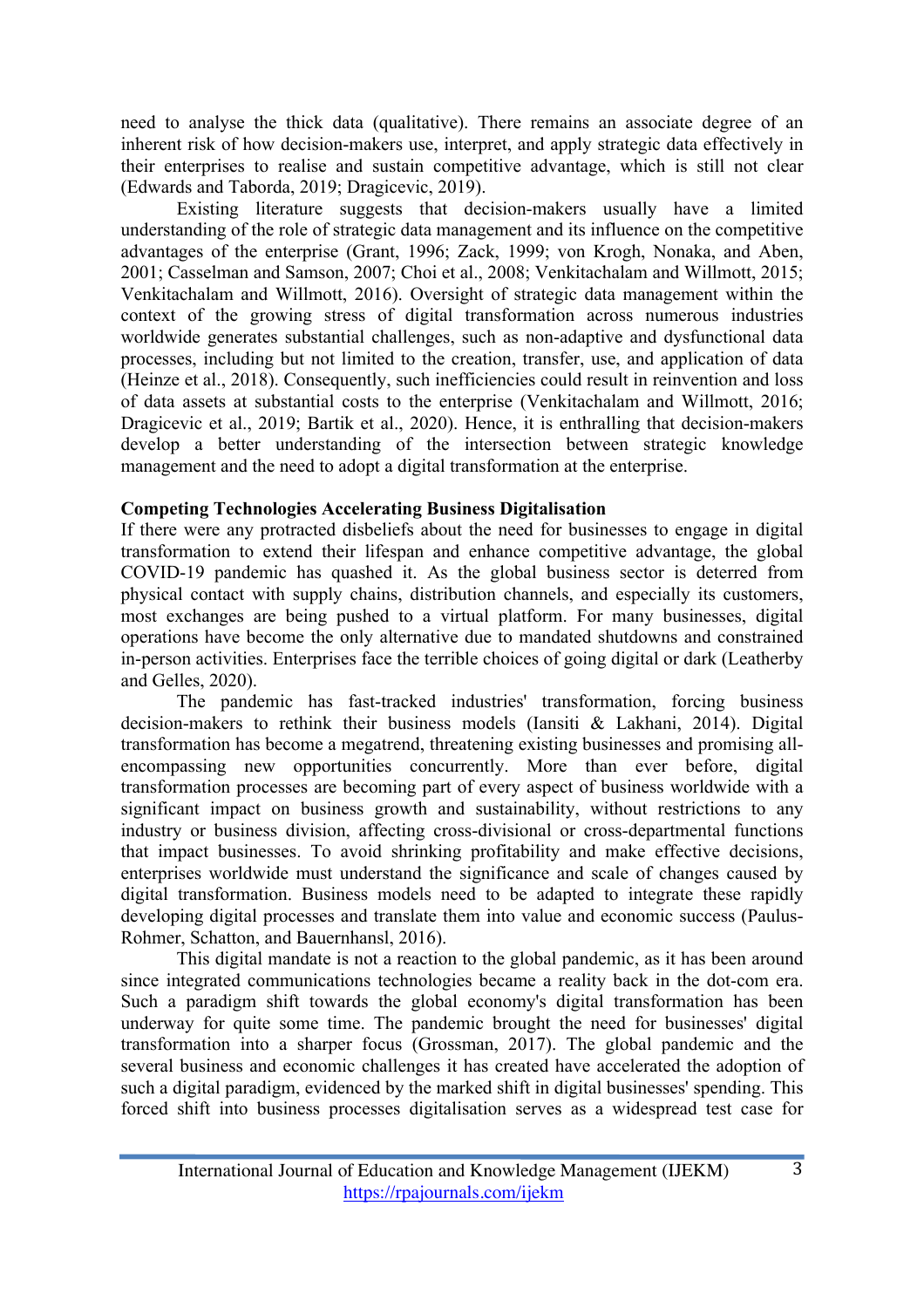digital solutions' effectiveness. In healthcare, telehealth doctor visits are set to replace the traditional annual physical by 2025. Real estate is also changing, with all new construction of multi-family homes beginning in 2021, including coworking spaces. In the financial services industry, integration of tokenisation technology to better secure and track individual purchases and transactions is targeted by 2023, while manufacturing's full adoption of supply chain 4.0 might debut by 2025. Many of these digital business transformations will become permanent fixtures and lead to long-term changes for many other interconnected businesses (ARK Report, 2021).

Through digital transformation, speedier changing internal and external structure conditions, and new customer expectations for the fastest delivery and best quality of goods, to list a few, are challenging enterprises to optimise their internal business processes. Driven by the Internet, real and virtual worlds have grown further, giving birth to the IoT and cloud computing data importing capabilities. Digital transformation is taking processes, and managing processes customarily managed internally by people into the cloud, where they can be adapted and analysed from anywhere.

Deep learning (DL), as a form of artificial intelligence (AI), has become a driving force for digital transformation. Until recently, humans programmed all software, but DL can use data to write software by itself. DL is turbocharging every industry by automating software creation, from object-oriented programming languages and graphical user interfaces to translation systems and intelligent games (ARK Report, 2021). Virtual worlds, here defined as a computer-simulated environment that anyone can access at any time, although in their infancy, are undergoing a substantial digital transformation, enabling businesses and consumers to interact daily with platform markets, buying and selling goods. The percentage of global virtual gaming revenues is shrinking from 80 per cent in 2010 to 25 per cent in 2020, while revenues from in-game purchases have grown from only 20 per cent in 2010 to more than 75 per cent in 2020. Digital transformation strategies in virtual worlds are forecasted to generate compound revenues of 17 per cent yearly, from about \$180 billion in 2020 to \$390 billion by 2025 ARK Report (2020).

Digital transformation has a profound effect on the way businesses operate and interact with customers. Digital wallets, one of the alternatives to digitising consumer payables and corporate receivables, are becoming increasingly prevalent worldwide (Khoa, 2020). The Cimigo report (2020) found that most leading digital wallet brands offer similar features to their users. The global competitive landscape is already crowed, with brands taking dominance in their respective continents, such as Venmo, MOGO, Chime, Robinhood, Sofi, and Cash App in North America; Mercado Pago, Uala, PicPay, Movil, and Albo in Latin America; Lydia, Revolut, Satispay, BN-XT and N26 in Europe; M-Pesa, MTN, TymeBank, KKudo in Africa; and WeChatPay, AlyPay, PayPay, toss, PayTM, PhonePe, GrobPay, and MoMo in Asia (ARK Report, 2021).

Despite modest successes, KM has not entirely delivered on the potential of the learning organisation. Many organisations lack the basic building blocks in KM. Still, given the latest data transformation trends, including a fluid workforce, KM is getting back the importance it deserves with increasing interest, with the Asia region engaging in several KM initiatives. Companies have understood that in the high-tech industry, retaining their workforce, fostering innovation, and staying ahead of the competition requires effective KM strategies (Goncalves, 2012a and 2012b; Chanias and Hess, 2016; Castagna et al., 2020; Starita, 2021). Information systems and technologies researchers have found evidence that digitalisation has a pivotal role in enabling external knowledge acquisition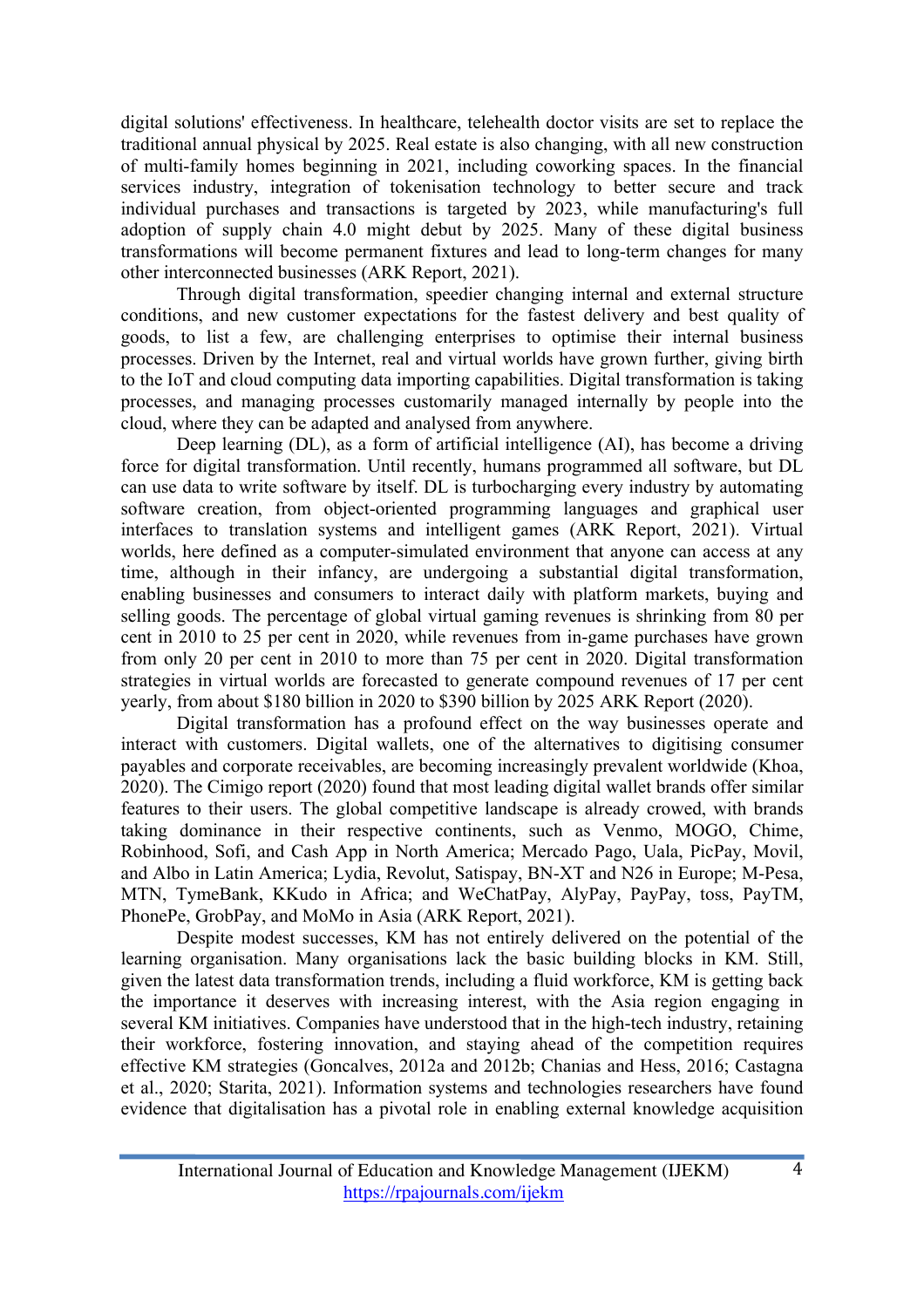activities. This paper suggests that enterprises must focus their efforts on digitalising their innovation process by using KM strategies as a catalyst for their objectives (Nambisan et al., 2017; Trantopoulos et al., 2017).

#### **Methodology**

An integration of Osterwalder and Pigneur's (2010) Business Model Canvas (BMC) with Parmar et al.'s (2014) five patterns for value creation and Goncalves' (2012b) cloud enterprise transcoding proxy is adopted as lenses to analyse the digitalised knowledge processes and customer-centric strategies to access and manage resources, core competencies, and dynamic capabilities. A few corporate adoption examples of digital transformation drivers and the role of KM for strategic relevance are mentioned to underline the

Integrated business model management is a strategic imperative for those responsible for sustainable success. A three-step approach is implemented to understand the strategic relevance of digital transformation as an innovation driver for business model development and a critical success factor facilitating sustainable economic success. The first step addresses the need to understand the current business. Osterwalder and Pigneur's (2010) BMC evaluates the business logic and elucidates vital interrelationships within an enterprise. Next, digital innovation drivers are identified based on Parmar et al.'s (2014) five value creation patterns.

Besides the significance of strategic knowledge, the extant literature on digitally connected conceptualisations (i.e., cloud computing, IoT, big data, thick data, business analytics, etc.) also argues as functional pathways to solve enterprises' challenges related to attaining and sustaining value for its stakeholders (Edwards and Taborda, 2016; Pauleen and Wang, 2017; Uden and He, 2017). To comply with sustainability requirements, elements of Goncalves' (2012b) FASTCloud, a cloud enterprise transcoding proxy, are employed to utilise the strategic potential of digital transformation. As depicted in Figure 1, the FASTCloud and RAINBOW (Remote Agent for Intelligent Normalization of Bytes Over Wireless) framework enable ubiquitous information mobility on both wired and wireless devices over the Internet. FASTCloud provides a synchronisation facility through two intelligent agents, VAPOR (Virtual Agent for Parsing of Objects and Records) and RAIN (Remote Agent for Intelligent Normalization), with its original repository available on demand. RAINBOW enables users to capture, store, analyse, and share data from these applications simultaneously, without sacrificing application performance, data integrity, or platform interoperability (Goncalves, 2001, 2012b).



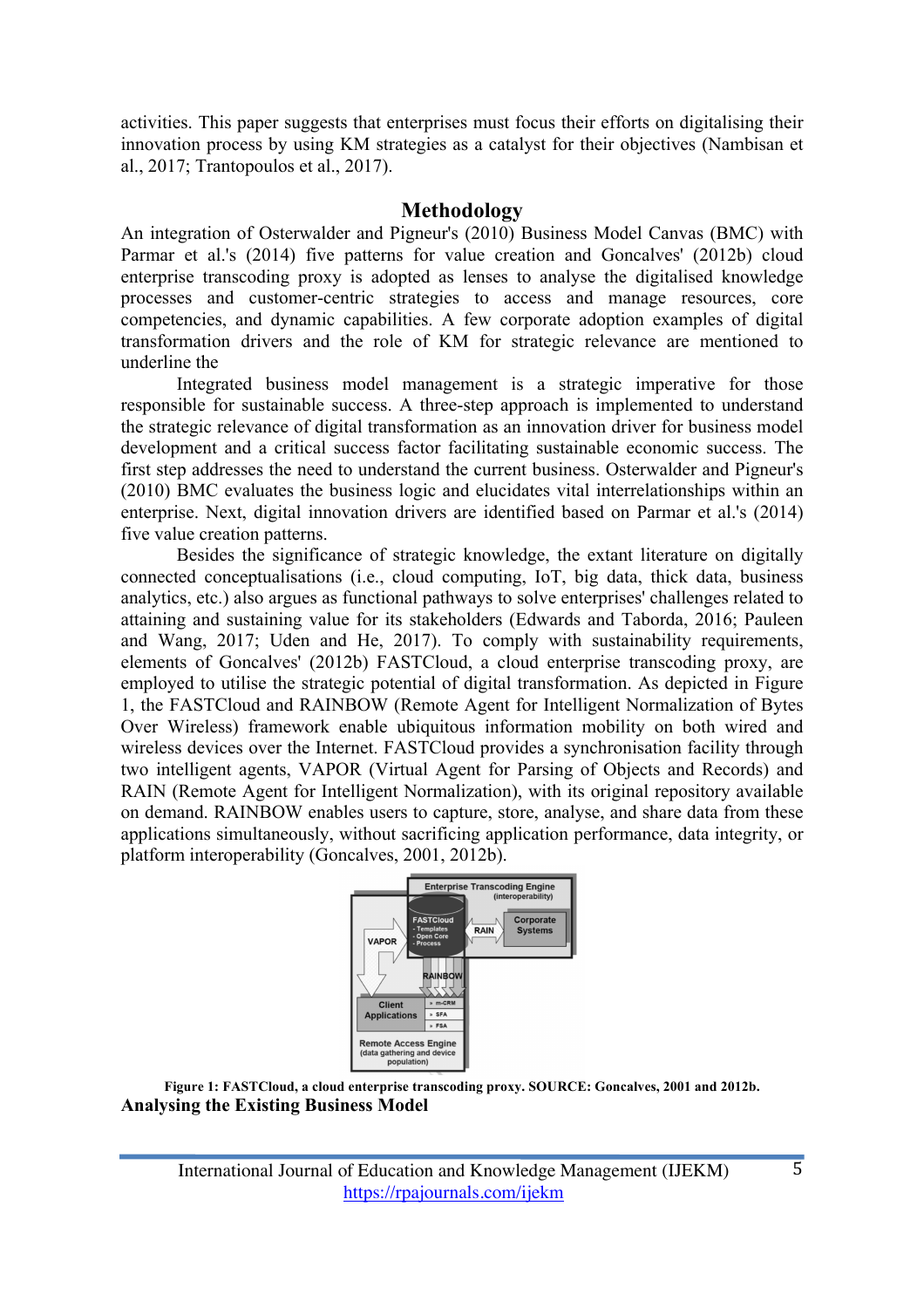Osterwalder & Pigneur (2010) use nine basic building blocks that illustrate an organisation's value chain to analyse and describe the organisation's current business model. The model covers "four principal areas of a business: customers, offer, infrastructure, and financial viability." The Canvas can be applied in all industries by integrating all aspects and functions of a business model. As business model innovation is crucial, the tool helps develop, visualise, validate, and concretise novel ideas. To analyse a model's existing and potential digital value drivers, Parmar et al.'s five patterns of innovation are applied.

Identifying existing and potential digital value drivers has gained significant attention, although it is still in its early days. The disruptive force experienced so far is very likely modest compared to the transformation business exposed within 3-5 years. To systematically exploit value drivers caused by digitisation and benefit from disruptive forces, Parmar et al. (2014) suggest five innovation patterns. The first pattern describes the augmentation of products, such as using digital technologies to improve the business model. Digital transformation of assets represents wholly or digital assets or can be digitalised. The third pattern is aimed at combining data within and across industries. This pattern is the first to enter the area of big and thick data and highlights how to use and integrate data held by other parties. Trading data is the sale or exchange of data to yield higher-value information. The fifth pattern, codifying a capability, enables an organisation with a distinctive ability to sell a world-class, often standardised, process to other parties (Parmar et al., 2014). The five patterns deepen an understanding and structuring of digital value drivers and help identify new business opportunities.

#### **Exploiting the Strategic Relevance of Digital Transformation**

As digital transformation can change entire industries with few resources, new and innovative businesses are expected to emerge on a large scale (Hoffmeister & von Borcke, 2015; ), providing excellent entrepreneurs opportunities to create new market space. Goncalves' (2012b) learning framework, as depicted in Figure 2, is a learning organisation instrument complementing the three-step approach in the quest for sustainability. By identifying signals, applying business theory, and closing the learning stage by translating new knowledge into a business strategy, a learning organisation can be better equipped to sense and respond to unique business needs, such as those caused by the global pandemic. Developing a new strategy enables decision-makers to sustain organisational success by creating uncontested market space. Extant literature argues that decision-makers often have a limited understanding of the role of strategic KM and its influence on the competitiveness of organisations (Grant, 1996; Zack, 1999; von Krogh, Nonaka, and Aben, 2001; Goncalves, 2002, 2012a, 2012b; Casselman and Samson, 2007; Choi et al., 2008; Venkitachalam and Willmott, 2015; Venkitachalam and Willmott, 2016).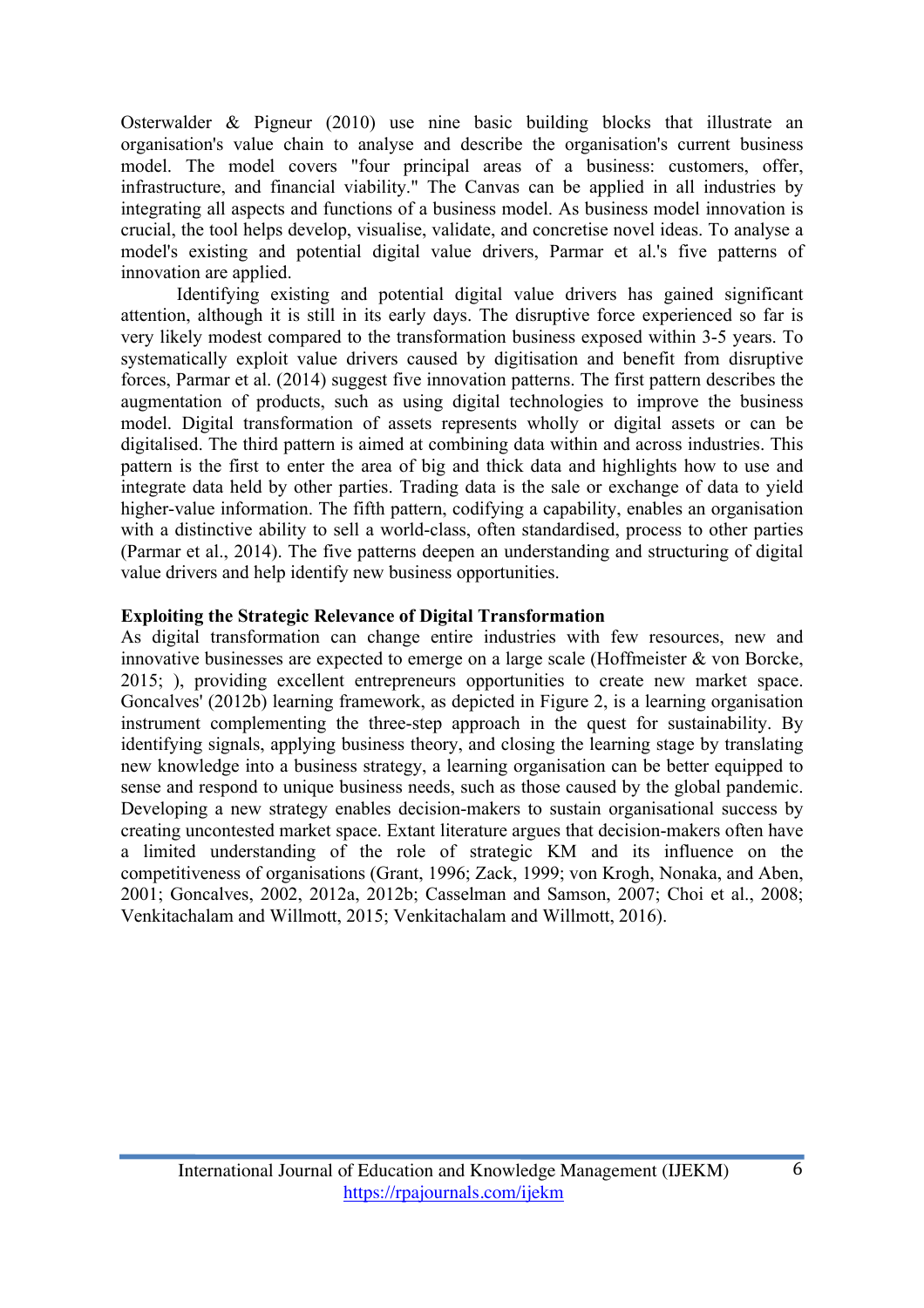

**Figure 2: KM strategies enable learning organisations to quantify business results and then sense and respond to business challenges. SOURCE: Goncalves, 2012b.** 

Goncalves (2012b) argued that digital transformation requires excellence in strategy, organisation, and systems, with the goal of KM to enable the development of collaborative enterprise systems that allow every individual inside the organisation to become a learner. Combining Osterwalder and Pigneur's (2010) BMC with Parmar et al.'s five patterns for value creation and Goncalves' cloud-based enterprise transcoding proxy strategy enables the translation of a challenging approach into a more realistic implementation concept through a learning organisation process, as depicted in Figure 2.

Through this three-step approach, enterprises' strategic execution weaknesses can be exposed. Kaplan and Norton (2005) have identified an implementation failure rate of up to 90 per cent. The framework enables decision-makers to align an enterprise's strategic goals and harness a better business understanding and crucial interrelationships. A typical business understanding is a basis for meaningful implementation and commitment among key players. The application of this framework to real-life business cases finds support and similarities in APQC's (2019) five key basic steps to accelerate KM maturity: the documentation of a KM strategy and roadmap, development of a cross-functional steering committee, creation of knowledge maps to identify gaps and needs, development of a change management strategy and communication plan, and measurement, benchmarking and analyses of KM efforts.

#### **Discussion: Cases of KM as Catalyst for Digital Transformation**

The recent and rapid proliferation of intelligent digital technologies (e.g., AI and DL) relies on intelligent digital devices and data repositories. Data is extracted automatically, through web scrappers, by analysing, classifying, labelling, and correlating volumes of structured and unstructured data, including free-form text. Structured or not, enterprises undergoing digital transformation rely on KM as a catalyst for innovation and creativity, providing how innovative ideas can be captured, shared, and leveraged, leading to more innovative ideas. For instance, the medical diagnostic or financial advisory available through intelligent devices is due to its capacity to generate its knowledge base by absorbing automatically significant structured and unstructured datasets and free-form text. Data science methods are utilised to attain KM objectives, even though KM is rarely mentioned explicitly.

There has also been a growing interest in augmented and virtual reality on how enterprises may use KM as a competitive advantage. For instance, service engineers and physicians wearing augmented reality goggles can offer consultations, send, and receive data regarding a product or service directly overlaid on the device without the fumbling for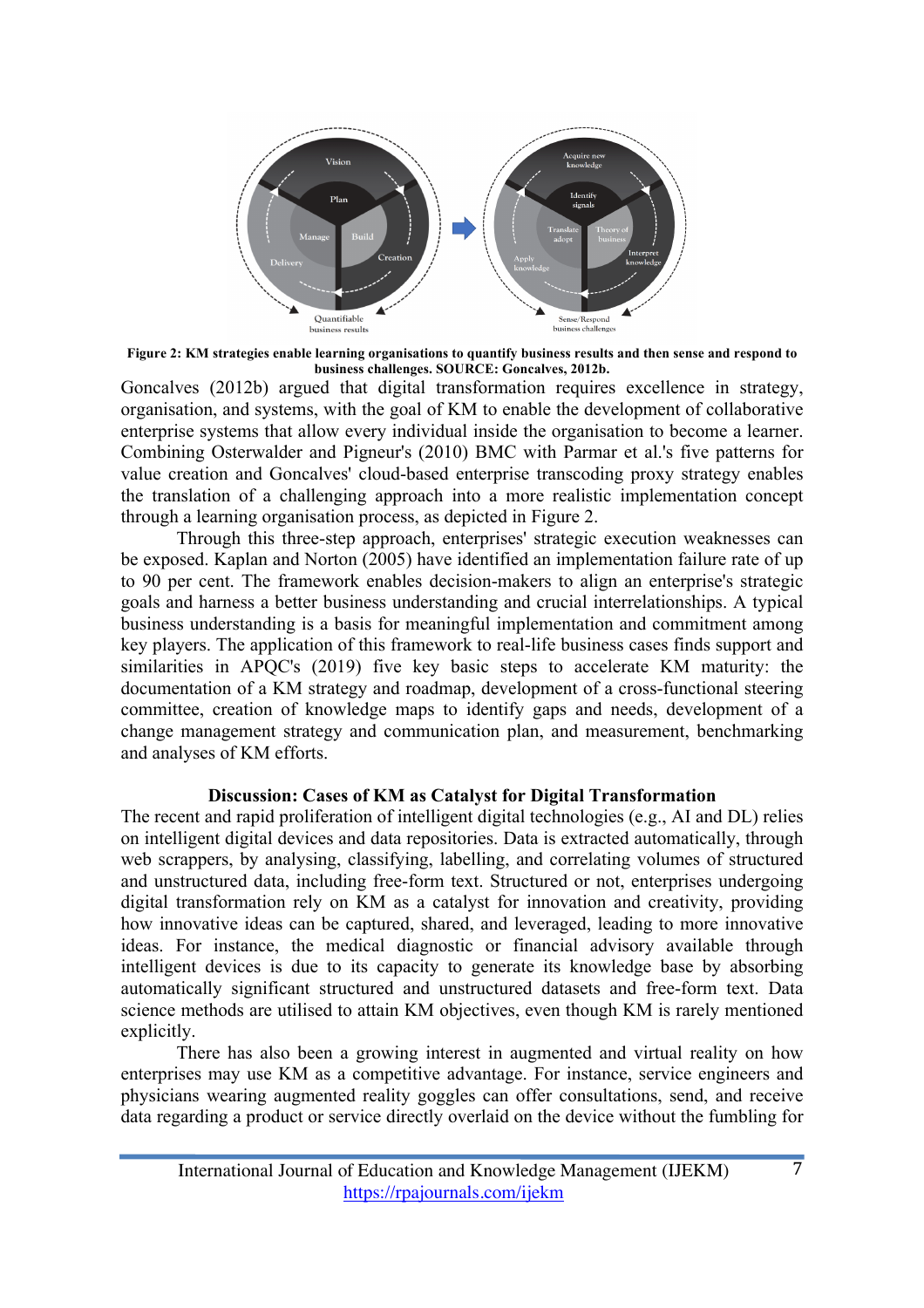a laptop or tablet, as the necessary information would be readily accessible and manipulated through eye movements. Other real-world applications of the framework suggested in this paper are exemplified in cases such as Waymo, TikTok, Facebook, the World Bank, and Pratt & Whitney.

Waymo is arguably at an advantage in the race to introduce a driverless car onto the market. It is ahead of leading automakers such as General Motors, Mercedes-Benz, and Audi by at least a year to announce driverless vehicles to the broader public. The company is tapping into KM strategies in their digital transformation of self-driving cars by collecting over 20 million real-world driving miles throughout 25 cities in the United States (Candelo, 2019). The Waymo Open Dataset has been released recently, providing a platform to crowdsource some fundamental challenges for automated vehicles (AVs), such as 3D detection and tracking. The dataset offers a large amount of high-quality and multisource driving information stored in a cloud-based environment (Gu, 2020).

TikTok uses DL models such as convolutional neural networks, recurrent neural networks, or graph neural networks (Kombrink et al., 2011; Kalchbrenner, Grefenstette, and Blunsom, 2014; Zhou et al., 2018) to achieve considerable success in various machine learning tasks for video recommendations, enabling the company to outgrown Snapchat and Pinterest combined (ARK Report, 2021). The company uses DL to handle relational data more efficiently and effectively than its competitors.

Facebook uses machine learning to provide a broad range of competencies that manage several user experience characteristics, content understanding, incorporating posts' ranking, object recognition, and training for augmented reality, speech recognition, and text translations. While machine learning models are trained on tailored data-centre infrastructure, Facebook can bring machine learning inference to the edge. The user experience is improved with reduced inference time and becomes less dependent on network connectivity (Wu et al., 2019).

The World Bank underwent a dramatic transformation from a hierarchical source of low-interest loans to a decentralised organisation that uses knowledge-management technologies to fight poverty and disease in developing nations. The bank's information infrastructure and communications network had to be overhauled (World Bank, 2018). Pratt & Whitney has been digitalising its business processes, enabling airline engines to constantly transmit data about their parts' status even when airborne. Simultaneously, on the ground, data recorders at the manufacturer capture this data and compare it to optimum levels to ensure the engines' ongoing health. Data streams are readily available through a KM Web portal (Salam and Bhuiyan, 2016).

#### **Conclusions**

This research raises awareness of adopting KM as a catalyst for digital business transformation's role as a strategy to respond to the acceleration of digitalization during and after the COVID-19 pandemic, along with knowledge management principles. Further scholars might use the findings of this study as a conceptual guide to starting their response and adaptation plans.

Before the COVID-19 pandemic lockdowns, digital transformations were already imposing some specific challenges to enterprises across the globe. Such digitalization and digital transformations require comprehensive and sophisticated information system and technologies improvements to help increase market responsiveness, learning capability, and resources reorganizations and coordination (Wang and Shi, 2009). Nonetheless, global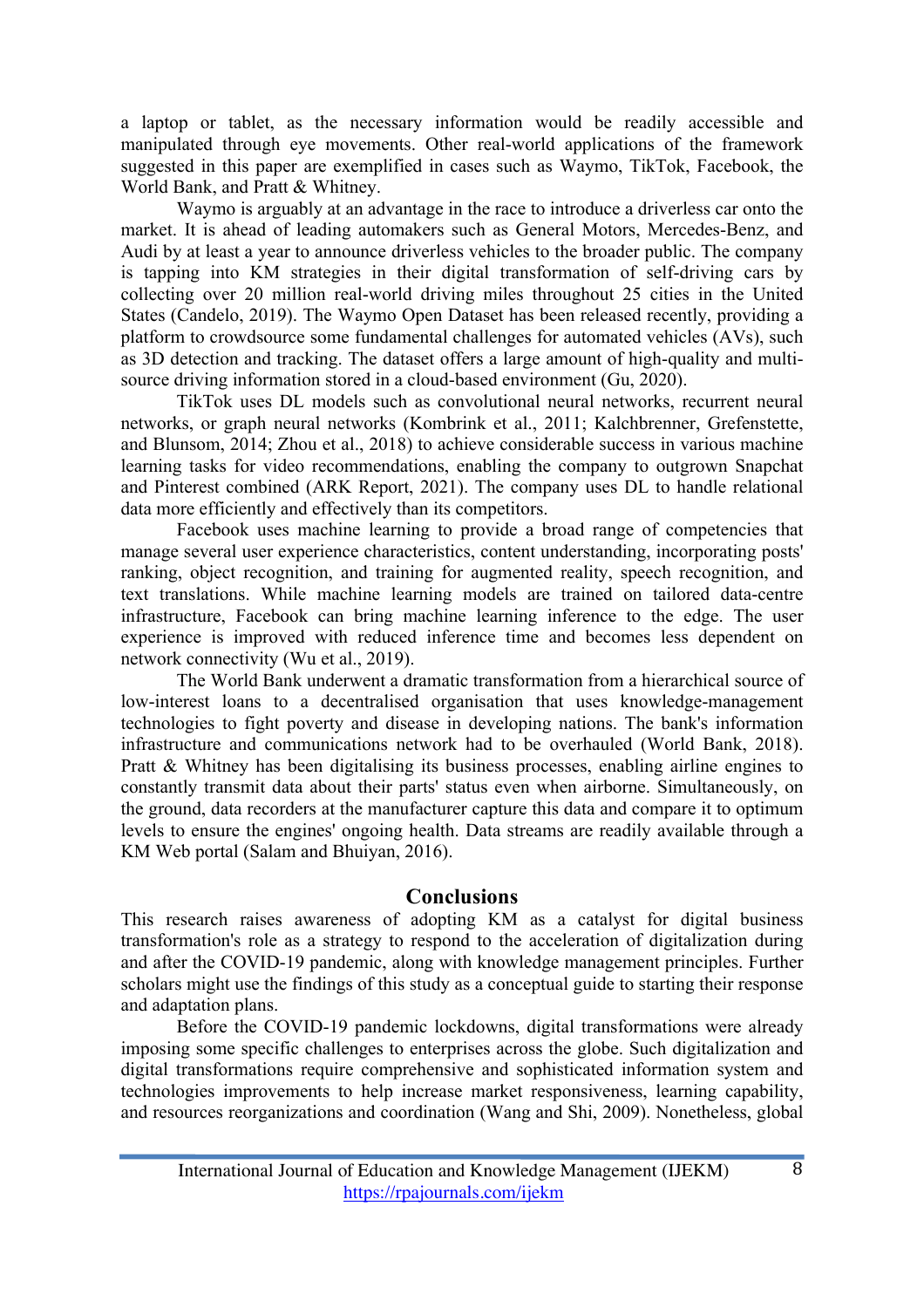enterprises' higher proximity with stakeholders and more fluid communication can help them catch opportunities coming from their customers' new needs and preferences (Torres, 2004).

Considering the rising influence and dependence on digital technologies and applications in many different sectors/industries, the relevance of managing strategic knowledge in learning organisations has a more significant impact than ever before. Inadvertence towards strategic knowledge management in the growing emphasis on digital transformation across diverse industries can present enormous concerns like non-adaptive and dysfunctional knowledge processes such as creation, transfer, use, and application. Consequently, such inadvertence can result in reinvention and loss of knowledge assets and massive organisations costs (Venkitachalam and Willmott, 2016; Dragicevic et al., 2019). Business decision-makers must beware that not all innovative ideas and digitalisation strategies are suitable or ideal. By capturing these ideas and sharing them with others, they can be developed and perhaps used as a springboard for new ones. Several researchers (Berman and Marshall, 2014; Alhassan et al., 2016; Buschmeyer et al., 2016; Chanias and Hess, 2016) have argued a lack of an integrated all-encompassing description of digital transformation as well as discrepancies in the current literature. While digital transformation involves using digital capabilities and technologies to impact distinct aspects of the enterprise to create value, it is also essential to precisely understand how diverse types of digital technologies, paired with capabilities, can affect particular business elements. Moreover, it is critical to understand the nature of the value created through this transformation. Such research would have a significant impact on both theory and practice. Digital transformation forces are not evolving exclusively from technology. The challenge decision-makers face is recognising how digital technologies are changing business logic and strategies across entire industries and learning how to transform associated challenges into innovative business models (Kane et al., 2016). The accelerating pace of digital transformation, especially after the breakout of the COVID-19 pandemic in 2019, makes it increasingly important for business decision-makers to develop innovative digital business models (Bereznoi, 2014). Research shows that more than 80 per cent of business decisionmakers are aware of the pressure to transform their organisations, though about a third of them have little confidence in their capabilities to cope with severe challenges, such as the one brought by the COVID-19 global pandemic (Bertolini, Duncon, and Waldeck, 2015).

## **Limitations and Future Research**

There are several limitations of this study. First, this research is limited to examining a specific dimension of KM as a catalyst for global marketing strategies, restricting the generalizability of the results. Therefore, there is an opportunity for future researchers to examine the effect of digital transformations accelerated by the COVID-19 pandemic that started in 2019, particularly the digitalisation of business processes, with broader sample size.

Secondly, this study is limited to exploring the effects of digital technologies transforming business processes and KM as a catalyst in the evolving nature, knowledge assets, and transformation preparedness of enterprises' value drivers. Further studies assessing the individual impact of many other technologies, including machine learning, deep learning, artificial intelligence, and virtual and augmented reality, not to mention the necessary strategic policies to support these technological innovation systems, may further contribute to theory and practice.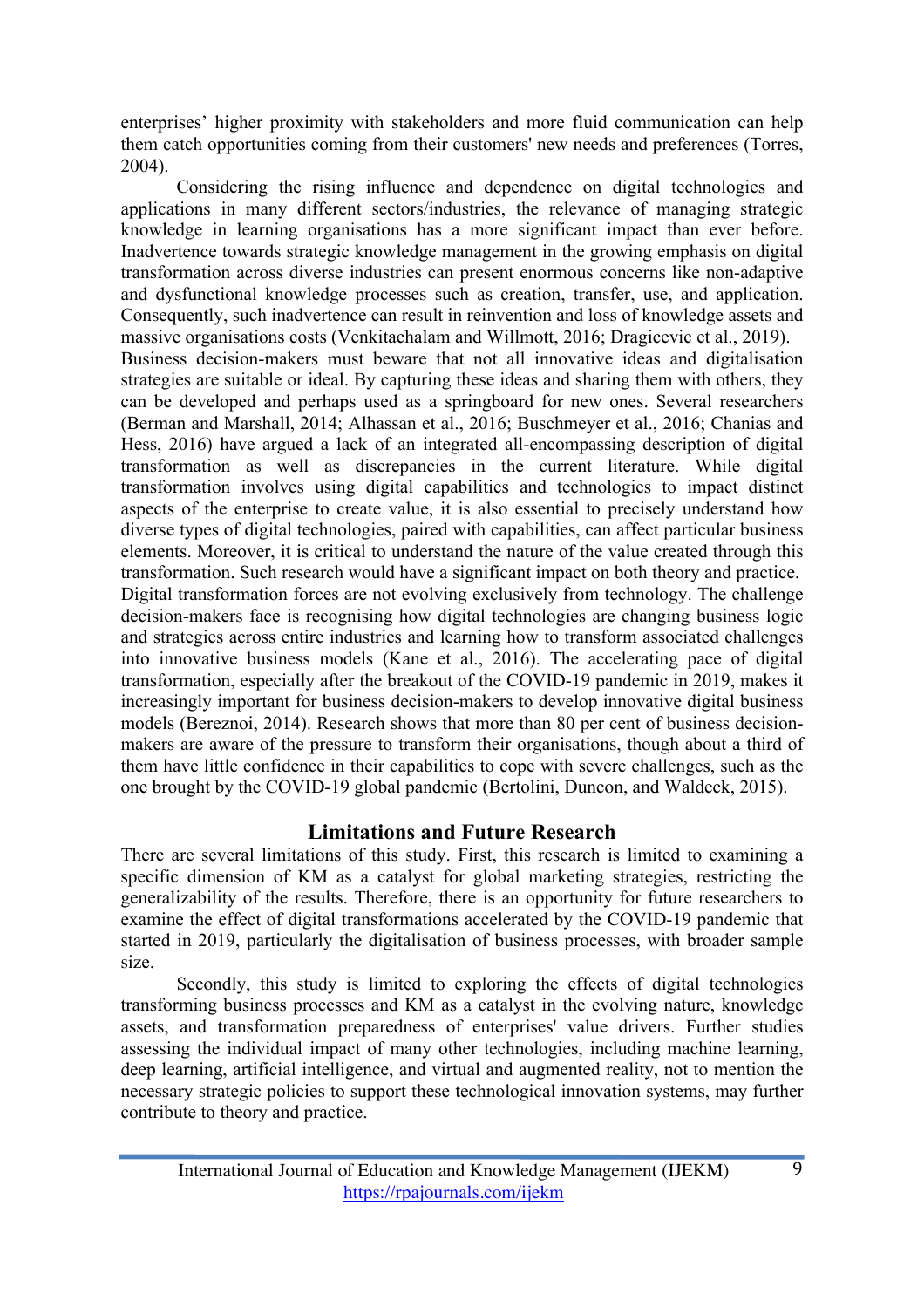Also, this study is confined to examining the integration of Osterwalder and Pigneur's Business Model Canvas, Parmar et al.'s five patterns for value creation, and Goncalves' cloud enterprise transcoding proxy only. Other frameworks and digital technologies such as those listed above may provide critical sources of insights and become alternative drivers for digital transformation implementations and the role of KM for strategic relevance through digitalised knowledge processes and customer-centric global marketing strategies as a valuable tool in accessing and managing business resources, core competencies, and dynamic capabilities.

There remains another fruitful avenue for future scholarship to examine the effectiveness of support measures originating from recognizing the KM framework and strategies as a catalyst for digital transformation, particularly from industry associations and private institutions. From a theoretical perspective, exploring the effect of other institutional aspects, namely, normative and cognitive institutions, may offer additional insights into future research through the lens of KM. Thus, additional insights may be gained by examining the phenomenon in a longitudinal setting, such as pre, during, and post COVID-19.

Thirdly, the data was collected during the pandemic, while the full effects of the pandemic might not have been clearly understood. This study did not seek to elicit personal views from executives of the companies analysed regarding the merits of KM as a catalyst for digital transformation projects, any ongoing political issues affecting such digitalization of business processes for international business and trade, their experience, and day-to-day activities. Instead, the study intended to analyze and reflect the experiences and perspectives of KM solely concerning its effectiveness for digital transformation implementations. While such international digital KM implementations are subject to various geo-political and socio-economic aspects, as well as target countries' economic, political, and trading policies that may affect digitalization strategies at a macro and microeconomic levels, this study was directed only at the selected adoption of KM frameworks, as a model, for coping with digital business transformations.

Finally, since the literature and the models adopted were based on past events, conclusions may be affected by common method bias (Gerschewski et al., 2015). Based on the conclusions of this study, it is still not clear how various KM frameworks and digital technologies impact global digital transformations. Although KM has received increased policy and research attention in recent years, prior studies have not addressed the performance implications of KM implementations explicitly and systematically as integral actors in digital business transformations at the enterprise's level. The literature provides little insight into the contribution of KM to digital transformation performance. Aside from the more structural and logistic aspects of business processes' digitalization, further study is necessary to assess the performance implications of KM as a catalyst in this process. There is a need for a model to be developed which focuses on the determinants of enterprise digital transformation to ascertain the unique contribution KM frameworks make to understanding an SME's global marketing strategies.

To this end, further research is also necessary to best understand the level of global marketing strategies relying on digital technologies and KM as a critical variable affecting its performance. The difficulties in assessing the performance of organizations reacting to the accelerated demand for digitalization of business processes caused by the COVID-19 pandemic and the shutdown of businesses brick-and-mortar venues, and the increasing of customers in front of digital screens presence (e.g., mobile phones, tablets, laptops, and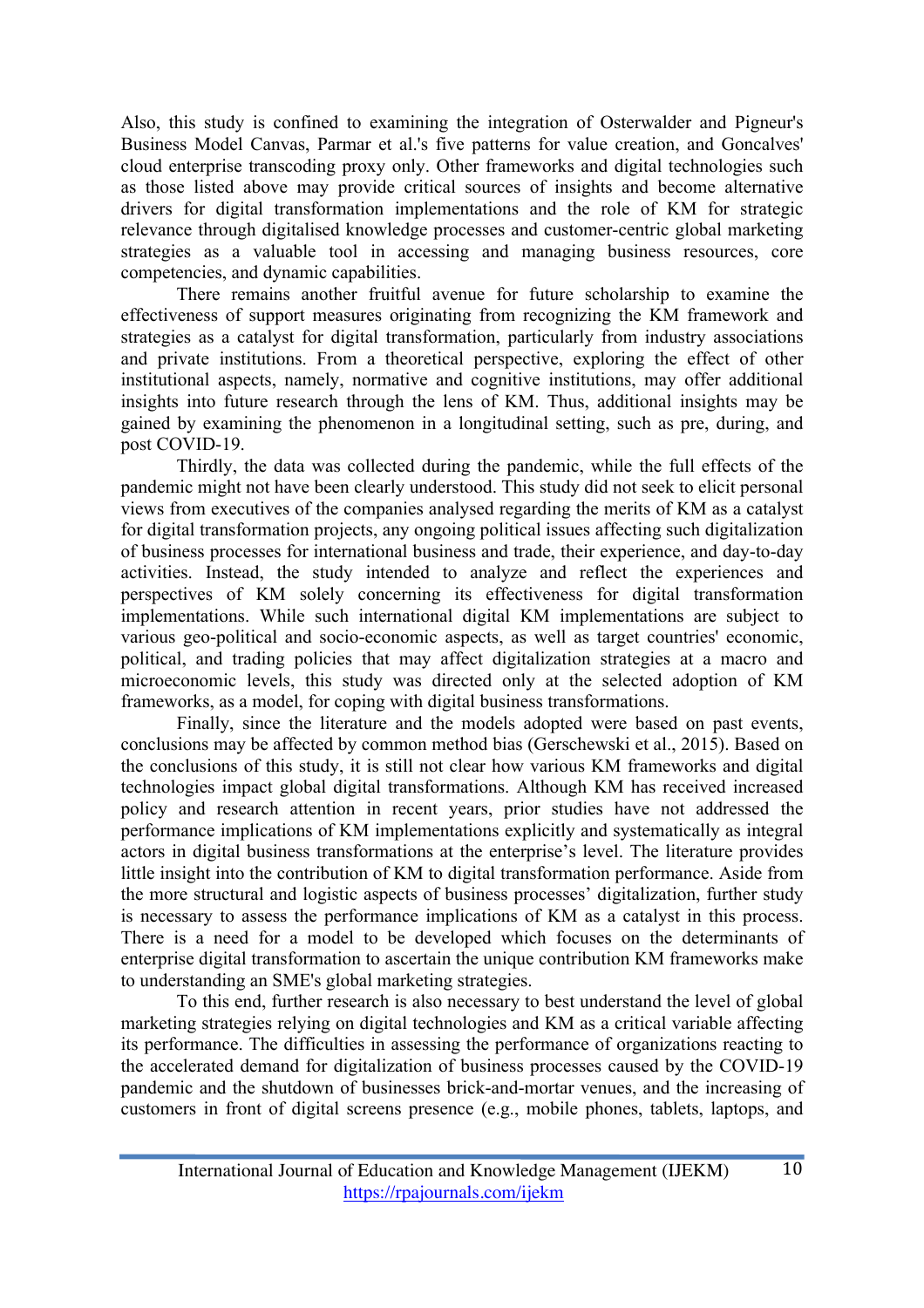TV), especially in an international context, need to be better understood as well, as it evaluates the global marketing and business performance of these enterprises, is an elusive goal. The task of assessing global marketing and international business performance is complex and challenging due to the diversity of approaches and measures employed in conceptual and empirical research on this topic (Cavusgil & Zou, 1994). Moreover, since these issues have previously received only scant attention, the findings of this study offer several fruitful areas for additional research. One such place involves the need to refine further the dimensions of KM in digital transformation performance. Although the proposed multidimensional conceptualization of performance and its systematic measurement represents an essential contribution to this study, its efforts can best be considered preliminary, necessitating considerable additional work.

#### **References**

- Aleksej Heinze; Marie Griffiths; Alex Fenton; Gordon Fletcher (2018). "Knowledge exchange partnership leads to digital transformation at Hydro-X Water Treatment, Ltd". Global Business and Organizational Excellence. 37 (4): 6–13. doi:10.1002/JOE.21859. ISSN 1932-2054
- Alhassan, I. et al., (2016); Data Governance Activities: An Analysis of the Literature; Journal of Decision Systems, Vol 25 No. s1, Pp. 64-75
- APCQ (2019). Developing a Roadmap to KM Maturity Level 5, https://www.apqc.org/resource-library/resource-listing/developing-roadmap-kmmaturity-level-5, last accessed on January 05, 2021.
- ARK Investment Management (2021). Big Ideas 2021, www.ark-invest.com, last accessed February 01, 2021.
- Barann, B., Hermann, A., Cordes, A. K., Chasin, F., & Becker, J. (2019). Supporting digital transformation in small and medium-sized enterprises: A procedure model involving publicly funded support units. In Proceedings of the 52nd Hawaii International Conference on System Sciences.
- Bartik, A. W., Bertrand, M., Cullen, Z. B., Glaeser, E. L., Luca, M., & Stanton, C. T. (2020). How are small businesses adjusting to covid-19? Early evidence from a survey (No. w26989). National Bureau of Economic Research, Inc. Retrieved from https://www.nber.org/papers/w26989.pdf
- BDO United States (2019). COVID-19 IS ACCELERATING THE RISE OF THE DIGITAL ECONOMY, https://www.bdo.com/insights/business-financialadvisory/strategy,-technology-transformation/covid-19-is-accelerating-the-rise-of-thedigital-e, last accessed on February 02, 2021.
- Bereznoi, A. (2014), Business model innovation in corporate competitive Strategy, Problems of Economic Transition, 57(8), pp. 14-33.
- Berman, S. J. & Marshall, A., (2014); The Next Digital Transformation: From an Individual Centered to an Everyone-to-Everyone Economy; Strategy & Leadership, Vol 42 No.5, Pp. 9-17
- Bertolini, M., Duncon, D. & Waldeck, A. (2015), "Knowing when to reinvent", Harvard Business Review, December 2015, pp. 90-101.
- Bloomberg, J (2018) Digitization, Digitalization, And Digital Transformation: Confuse Them At Your Peril,

https://www.forbes.com/sites/jasonbloomberg/2018/04/29/digitization-digitalization-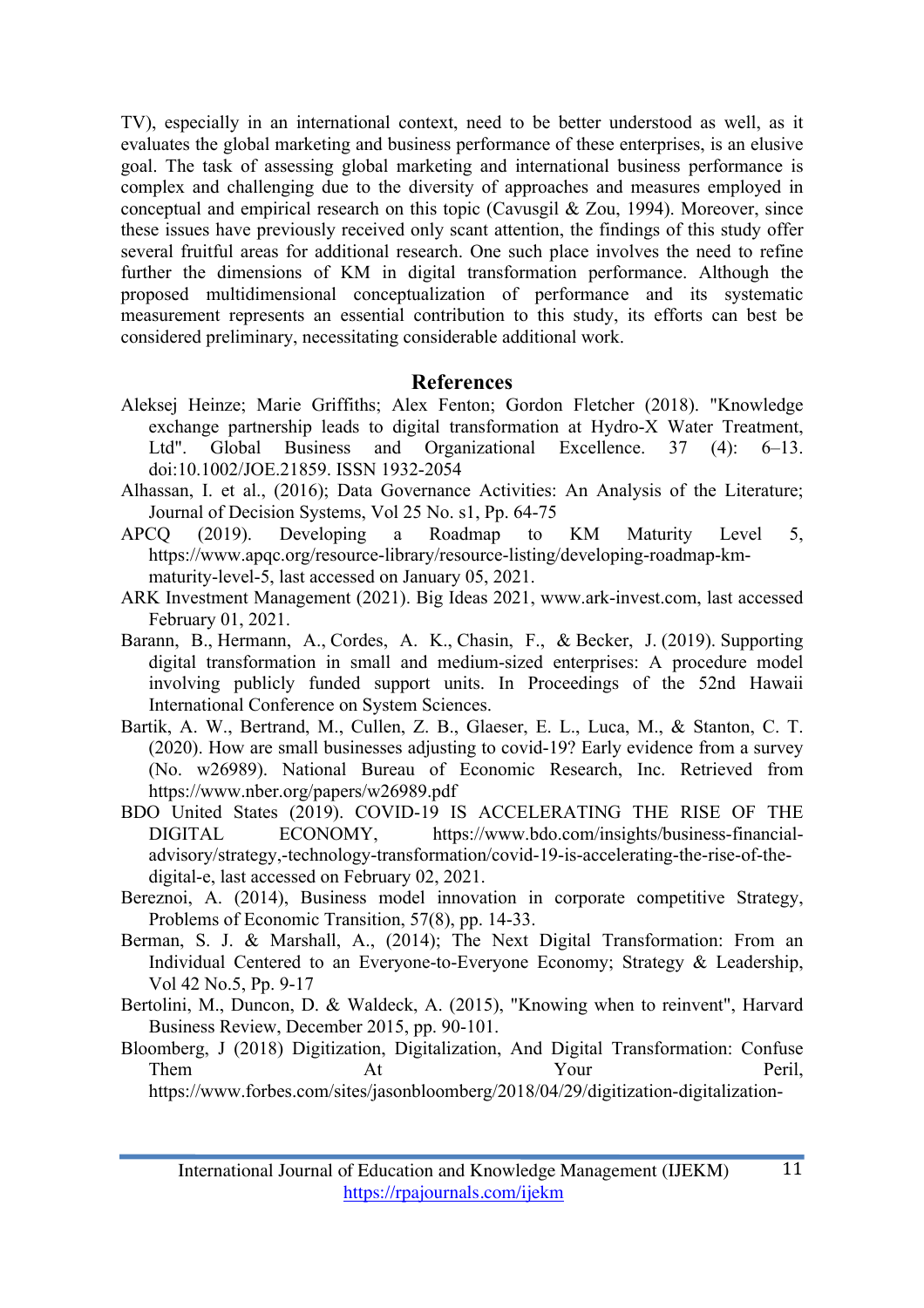and-digital-transformation-confuse-them-at-your-peril/?sh=dbcd6862f2c7, last accessed on February 12, 2021.

- Booz & Company (2013). Digitisation for Economic Growth and Job Creation: Regional and Industry Perspective, https://www.strategyand.pwc.com/m1/en/reports/digitizationfor-economic-growth-and-job-creation.pdf, last accessed on January 12, 2021.
- Buschmeyer, A. et al., (2016); Organizational Transformation Towards Product-Service System: Empirical Evidence in Managing the Behavioural Transformation Process; Procedia CIRP, Pp.264-269
- Candelo, E. (2019). Innovation and Digital Transformation in the Automotive Industry, in International Series in Advanced Management Studies. International Series in Advanced Management Studies, pp. 155–173. doi:10.1007/978-3-030-15999-3\_18.
- Casselman, R.T. and Samson, D. (2007). Aligning Knowledge Strategy and Knowledge Capabilities, Technology Analysis & Strategic Management, 19:1, 69-81, DOI: 10.1080/09537320601065324
- Castagna F, Centobelli P, Cerchione R, Esposito E, Oropallo E, Passaro R. (2020). Customer Knowledge Management in SMEs Facing Digital Transformation. Sustainability, 12(9):3899. https://doi.org/10.3390/su12093899.
- Chanias, S. and Hess, T., (2016); Understanding Digital Transformation Strategy Formation: Insights
- Choi B, Poon SK and Davis JG (2008). Effects of knowledge management strategy on organisational performance: A complementarity theory-based approach. Omega: The International Journal of Management Science 36(2): 235-251.
- Conmigo on Vietnam online shopping report 2019 (2020). https://www.cimigo.com/vi/research-reports/cimigo-on-vietnam-online-shoppingreport-2019 last accessed on February 04, 2020.
- Cochoy, Hagberg, Peterson McIntyre, Sörum (2017) Digitalizing Consumption. How devices shape consumer culture. Routledge.
- Dragicevic N, Ullrich A, Tsui E and Gronau N (2019). A conceptual model of knowledge dynamics in the industry 4.0 smart grid scenario. Knowledge Management Research and Practice. DOI: 10.1080/14778238.2019.1633893.
- Edwards JS and Taborda ER (2019). Using Knowledge Management to Give Context to Analytics and Big Data and Reduce Strategic Risk. Procedia Computer Science 99: 36- 49.
- El-Darwiche, B., Friedrich, R., Koster, A., and Singh, M. (2014) Digitization for economic growth and job creation: Regional and industry perspectives, strategy &, PWC, https://www.strategyand.pwc.com/m1/en/reports/digitization-for-economic-growthand-job-creation.pdf. Retrieved 2021-01-14.
- El-Darwiche, B., Sharma, A., Singh, M., and Abdel Samad, R. (2012) Digitisation in emerging economies: Unleashing opportunities at the bottom of the pyramid, strategy &, PWC.
- Gardner (2019). Digitalisation strategy for Business Transformation, https://www.gartner.com/en/information-technology/insights/digitalization, last accessed on January 15, 2021.
- Goncalves, M. (2001). Proceedings of XML Europe 2001, 21–5 May 2001: The Power of Cocoon for Knowledge Technologies. Berlin, Germany, Alexandria, VA: Graphic Communications Association.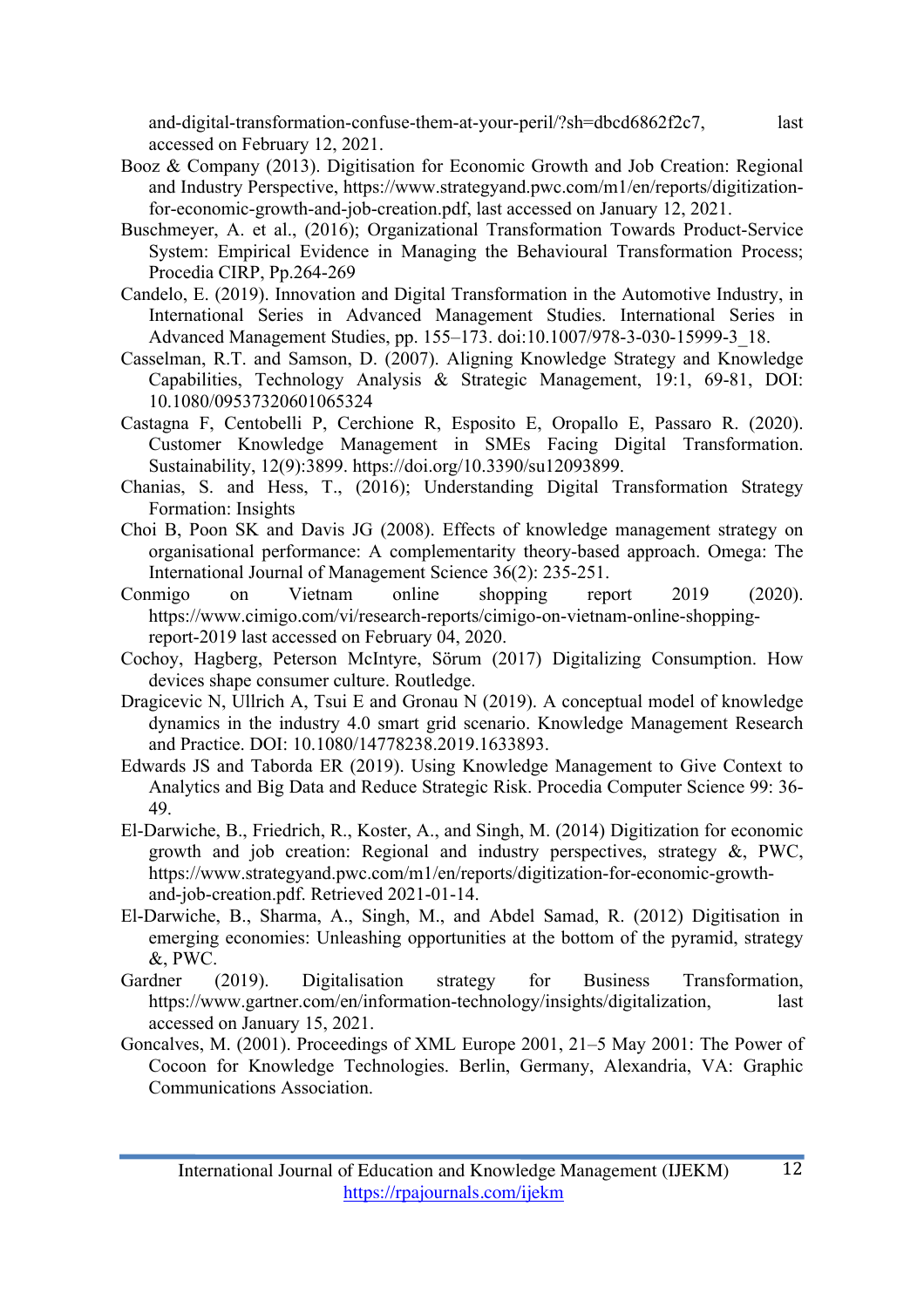- Goncalves, M. (2012a). Learning Organisations: Turning Knowledge into Action, Business Expert Press.
- Goncalves, M. (2012b). The Knowledge Tornado: Bridging the Corporate Knowledge Gap,  $2^{nd}$  Ed., ASME Press, NYC, New York.
- Grossman, R. (2017). The Industries That Are Being Disrupted the Most by Digital, Hbr.org, last accessed on December 12, 2020.
- Grant, R. (1996). Toward a knowledge-based theory of the firm, Strategic Management Journal, Wiley, Vol17. I2. Pg. 109-122, https://doi.org/10.1002/smj.4250171110, last accessed on February 1st., 2021.
- Gu, Zhicheng; Li, Zhihao; Di, Xuan; Shi, Rongye (2020). An LSTM-Based Autonomous Driving Model Using a Waymo Open Dataset, Appl. Sci. 10, no. 6: 2046. https://doi.org/10.3390/app10062046.
- Härting, R.-C., Reichstein, C., & Jozinovic, P. (2017). The Potential Value of Digitization for Business. Informatik, 275, str. 1647-1657.
- Heinze, Aleksej; Griffiths, Marie; Fenton, Alex; Fletcher, Gordon (2018). "Knowledge exchange partnership leads to digital transformation at Hydro-X Water Treatment, Ltd" (PDF). Global Business and Organizational Excellence. 37 (4): 6–13. doi:10.1002/joe.21859
- Hoffmeister, C., & von Borcke, Y. (2015). Think new! 22 Erfolgsstrategien im digitalen business. Munich, Germany: Hanser.
- Iansiti, M. & Lakhani, K. (2014), "Digital Ubiquity. How Connections, Sensors, and Data Are
- Islam, M. A., Igwe, P. A., Rahman, M., & Saif, A. N. M. (2021). Remote working challenges and solutions: Insights from SMEs in Bangladesh during the COVID-19 pandemic. International Journal of Quality and Innovation, 5(2), 119-140.
- Jane McConnell. "The Company Cultures That Help (or Hinder) Digital Transformation". Hbr.org. Retrieved 2017-01-12.
- Kalchbrenner, N., Grefenstette, E., and Blunsom, P. (2014). A convolutional neural network for modelling sentences, arXiv preprint, arXiv:1404.2188.
- Kane, Gerald; Palmer, Doug; Nguyen Phillips, Anh; Kiron, David; Buckley, Natasha. (2016). Strategy, not Technology, Drives Digital Transformation. MIT Sloan Management Review. Retrieved 2016-01-18.
- Kaplan, R. and Norton, D. (2005), Creating the Office of Strategy Management, Harvard Business School, http://www.hbs.edu/faculty/Publication%20Files/05-071.pdf, last accessed January 12, 2021.
- Khoa, BT (2020). The role of Mobile Skillfulness and User Innovation toward Electronic Wallet Acceptance in the Digital Transformation Era, 2020 International Conference on Information Technology Systems and Innovation (ICITSI), Bandung, Indonesia, pp. 30-37, DOI: 10.1109/ICITSI50517.2020.9264967.
- Klein, VB, Todesco, JL. COVID-19 crisis and SMEs responses: The role of digital transformation. Knowl Process Manag. 2021; 28: 117– 133. https://doi.org/10.1002/kpm.1660
- Kombrink, S., Mikolov, T, Karafiát, M, and Burget, L. (2011). Recurrent neural networkbased language modelling in meeting recognition," in Twelfth annual conference of the international speech communication association.
- Leatherby, L. and Gelles, D. (2020). How the Virus Transformed the Way Americans Spend Their Money, Ney York Times,

International Journal of Education and Knowledge Management (IJEKM) 13 https://rpajournals.com/ijekm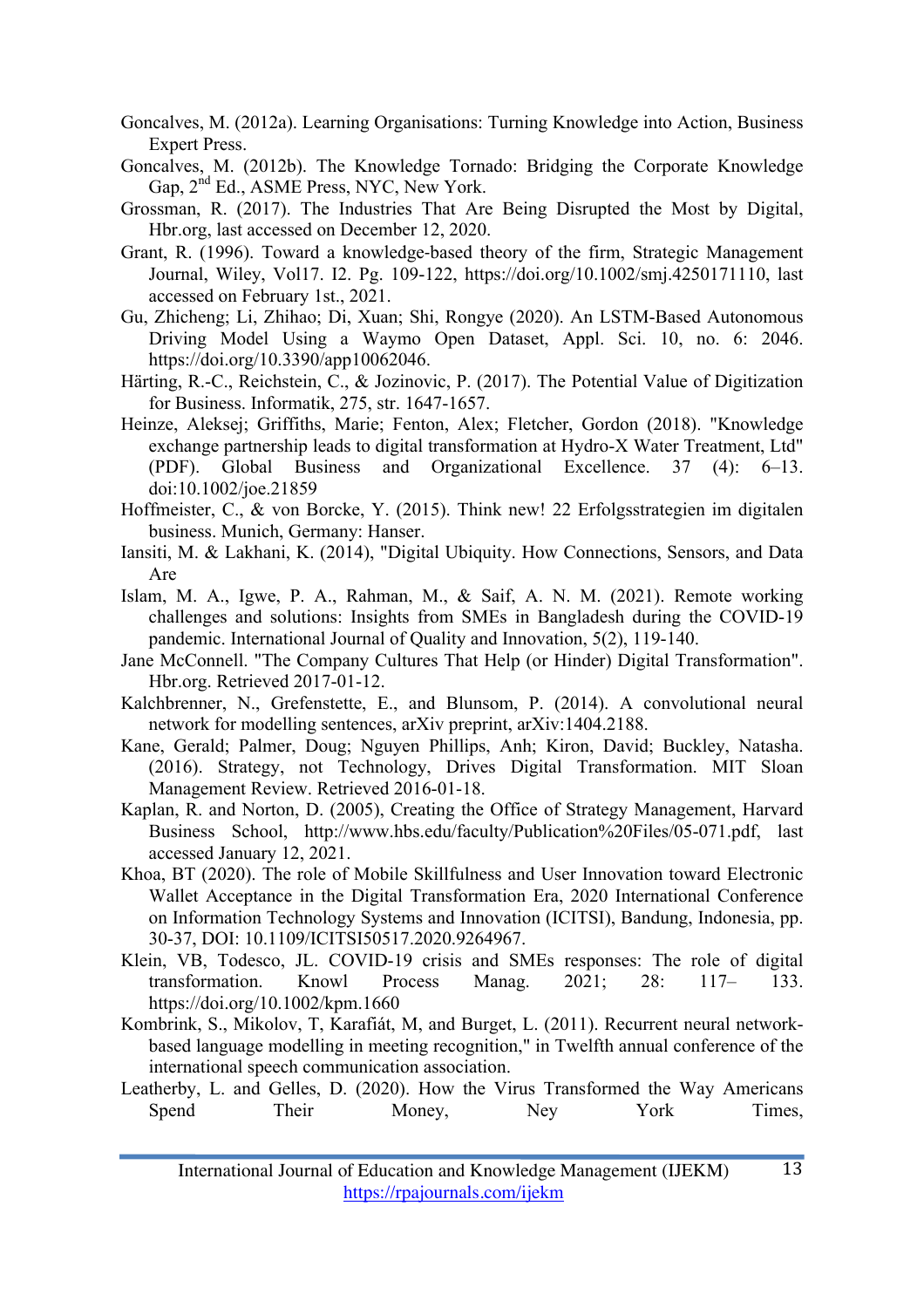https://www.nytimes.com/interactive/2020/04/11/business/economy/coronavirus-useconomy-spending.html, last accessed on May 14, 2020

- Matt, Christian; Hess, Thomas; Benlian, Alexander (2015-08-04). "Digital Transformation Strategies". Business & Information Systems Engineering. 57 (5): 339–343. doi:10.1007/s12599-015-0401-5. ISSN 2363-7005. S2CID 30892786
- McKinsey (2014) China's digital transformation, www.mckinsey.com. Retrieved 2021-01- 04.
- McKinsey, the case for digital reinvention (Feb. 2017). Accessed May 13, 2017. http://www.mckinsey.com/business-functions/digital-mckinsey/our-insights/the-casefor-digital-reinvention
- Nambisan, S.; Lyytinen, K.; Majchrzak, A.; Song, M. (2017). Digital Innovation Management: Reinventing Innovation Management Research in a DigitalWorld. MIS Q. 41, 223–238.
- Osterwalder, A. and Pigneur, Y. (2010) Business Model Generation: A Handbook for Visionaries, Game Changers, and Challengers. Wiley, New Jersey.
- Parmar, Rashik, Ian Mackenzie, David Cohn, and David Gann. (2014). The New Patterns of Innovation. Harvard Business Review 92, nos. 1-2 (January–February 2014): 86–95.
- Pauleen D and Wang, W (2017). Does big data mean big knowledge? KM perspectives on big data and analytics. Journal of Knowledge Management 21(1): 1-6
- Paulus-Rohmer, D., Schatton, H., & Bauernhansl, T. (2016). Ecosystems, Strategy and Business Models in the Age of Digitization - How the Manufacturing Industry is Going to Change its Logic. Procedia CIRP, 57, 8–13.
- Salam, A. and Bhuiyan N. (2016). Estimating design effort using parametric models: A case study at Pratt & Whitney Canada. Concurrent Engineering. 2016;24(2):129-138. doi:10.1177/1063293X16631800.
- Starita, L. (2021). How to Sustain the Accelerated Pace of Digital Business Transformation, Smarter With Gartner, Gartner, https://www.gartner.com/smarterwithgartner/how-to-sustain-the-accelerated-pace-ofdigital-business-transformation, last accessed February 19, 2021.
- Torres, O. (2004). The SME concept of Pierre-André Julien: An analysis in terms of proximity. *Piccola Impresa/Small Business*, **2**, 1– 12.
- Trantopoulos, K.; Von Krogh, G.; Wallin, M.; Woerter, M. (2017). External Knowledge and Information Technology: Implications for Process Innovation Performance. MIS Q. 2017, 41, 287–300.
- Uddin, H. M., and Hoque, R. M. (2020) Identifying and addressing the challenges faced by students with visual impairments in accessing education and learning contents in relation to ICT: The case of the tertiary education in Bangladesh. *International Journal of Education and Knowledge Management. 3*(1):1–11. https://doi.org/10.37227/ijekm.2020.32
- Uden L and He W (2017). How the Internet of Things can help knowledge management: a case study from the automotive domain. Journal of Knowledge Management 21(1): 57- 70.
- Venkitachalam K and Willmott H (2015). Factors shaping organisational dynamics in strategic knowledge management. Knowledge Management Research and Practice 13(3): 344–359.